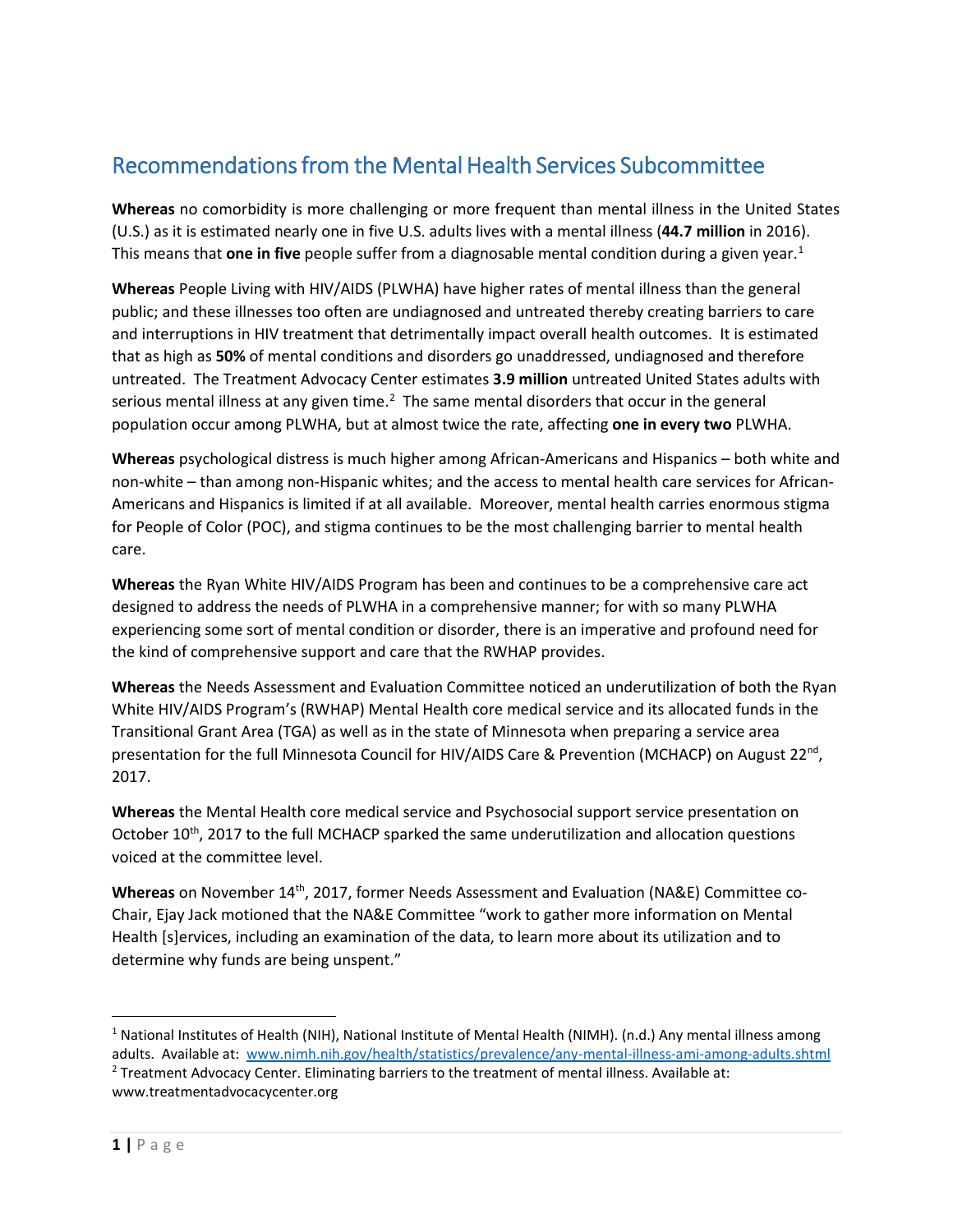**Whereas** the Needs Assessment and Evaluation Committee has a duty "to be responsible for ensuring that the voices of people with HIV/AIDS are solicited and heard as the committee carries out its [other] responsibilities."

**Whereas** the Needs Assessment and Evaluation Committee has the role and responsibility to "develop service impact evaluation including outcome, utilization and cost effectiveness of services and prevention activities."

**Whereas** the Needs Assessment and Evaluation Committee created a sub-committee charged with conducting the needed research in order to present forth recommendations on Mental Health core medical services to the full Minnesota Council for HIV/AIDS Care & Prevention (MCHACP).

**Whereas** improving mental health services for PLWHA indeed does more than improve quality of life; for such services help foster, build and sustain a long and fulfilling life.

# Be it recommended for this Council

## On further Assessment and Evaluation

**To have** the Needs Assessment and Evaluation Committee conduct a special needs assessment on Mental Health services alone to ascertain more data that may enable further recommendations about improving access to the service area for PLWHA.

The subcommittee conducted a limited survey with case managers at Just Us Health to determine if Ryan White clients are receiving Mental Health services and to identify the barriers to clients accessing Mental Health treatment. The subcommittee recommends:

**To have** all case managers in the TGA and the state of Minnesota surveyed using the same tool.

**To include** a survey question to ascertain if transportation is a major barrier to access. If it is, the Council should consider allocating transportation funds exclusively for mental health care clients.

## On Standards of Care

**To include** a directive for case managers to facilitate access and linkage to mental health care services within the Case Management standards of care.

**To prioritize** the review of the standards of care for Mental Health (MH) services and Psychosocial support services (PSS) and conduct those simultaneously.

- Explore possibility of same day linkage to mental health care services in the standards of care.
- **Include addressing mental health care stigma in both MH and PSS standards of care.**
- **EXECOMMENT SOME SOME PARAMETER STATES FOR STATE IS ADMOKED AT A SET ASSESSMENT IS ADMINISTERED FOR STATE IS ADMINISTER STATES** and referrals are made within the PSS standards of care.
- **Include a toxicology screening for both MH and PSS. Toxicology screenings provide an** opportunity for further assessment and support for PLWHA who experience both mental health and substance abuse challenges.
- Recommend parameters for follow up after mental screening as well as the formulation of a comprehensive follow-up plan.

The subcommittee seeks to understand what is preventing people from being linked to Mental Health services. According to a CAREWare report for the period of 01/01/2017 to 12/31/2017, **237** clients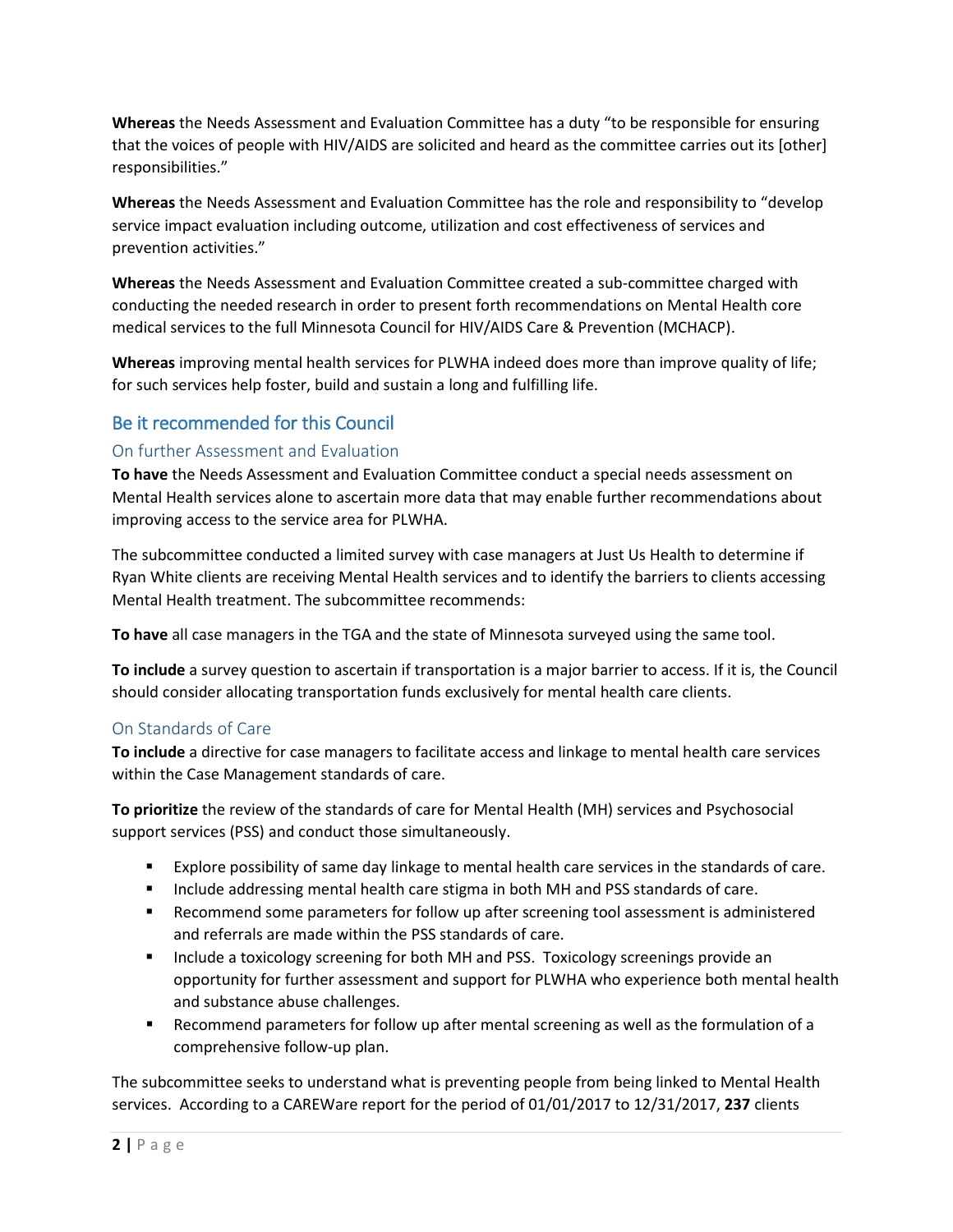received a psychosocial support service. Out of them, **185** (78%) received a mental health screening. **33** (14%) were referred for clinical mental services. However, only **5** (2%) were successfully linked to a clinical mental health service. There is a big drop from referral to access and linkage to mental health care. Therefore, the subcommittee recommends:

**To direct** RWHAP Mental Health and Psychosocial support services providers to increase the screening of all adolescent and adult patients for depression and develop a follow-up treatment plan as per the Health Resources & Services Administration (HRSA) and HIV/AIDS Bureau (HAB) performance measure recommendations. The RWHAP Mental Health and Psychosocial support services providers' follow-up plan should include **more** than one of the following:

- Additional evaluation for depression
- Suicide risk assessment
- Referral to a practitioner qualified to treat depression, pharmacological interventions, and other interventions and follow-up for the treatment of depression

# On Part A and Part B

**To conduct** focus groups with Ryan White funded providers of Mental Health and Psychosocial Support Services in order to (1) learn more about providers that are offering drop in counselors and (2) assess what providers believe are the barriers to accessing mental health and psychosocial support care.

- Ask Part A and Part B providers about what more can be doing to incentivize or increase awareness of mental health and psychosocial support services
- Ask about the success of co-locating programs and the usefulness of such for communities who do not typically access mental health and psychosocial support care
- Ask about system access issues around
	- Capacity
	- Culture
	- Stigma
- Ask Part A and Part B providers what is working and study the successful models
- Encourage providers to prioritize diversity of their staff.
- Learn more about how providers are utilizing funds allocated for Mental Health and Psychosocial Support Services.
- Determine if providers have a need for a psychiatrist and/or psychiatric medication management.
- Develop a network of providers to coordinate resources and care.

## On Part B

**To report** on other utilized sources of funding for Mental Health services and Psychosocial Support services (PSS) (i.e. rebate expenditures in FY 2015, 2016, and 2017 for Mental Health Services).

**To recommend and strongly** urge Part B to examine and resolve data reporting issues. According to the SARs presented this year, only 36 clients accessed Mental Health services for FY 2017. However, ADAP Coordinator, Rachel Heuele ran a quick query and found there to be 138 unduplicated clients served for the same time frame. Moreover, there might be more funding spent in FY 2017 than reported to CAREWare.